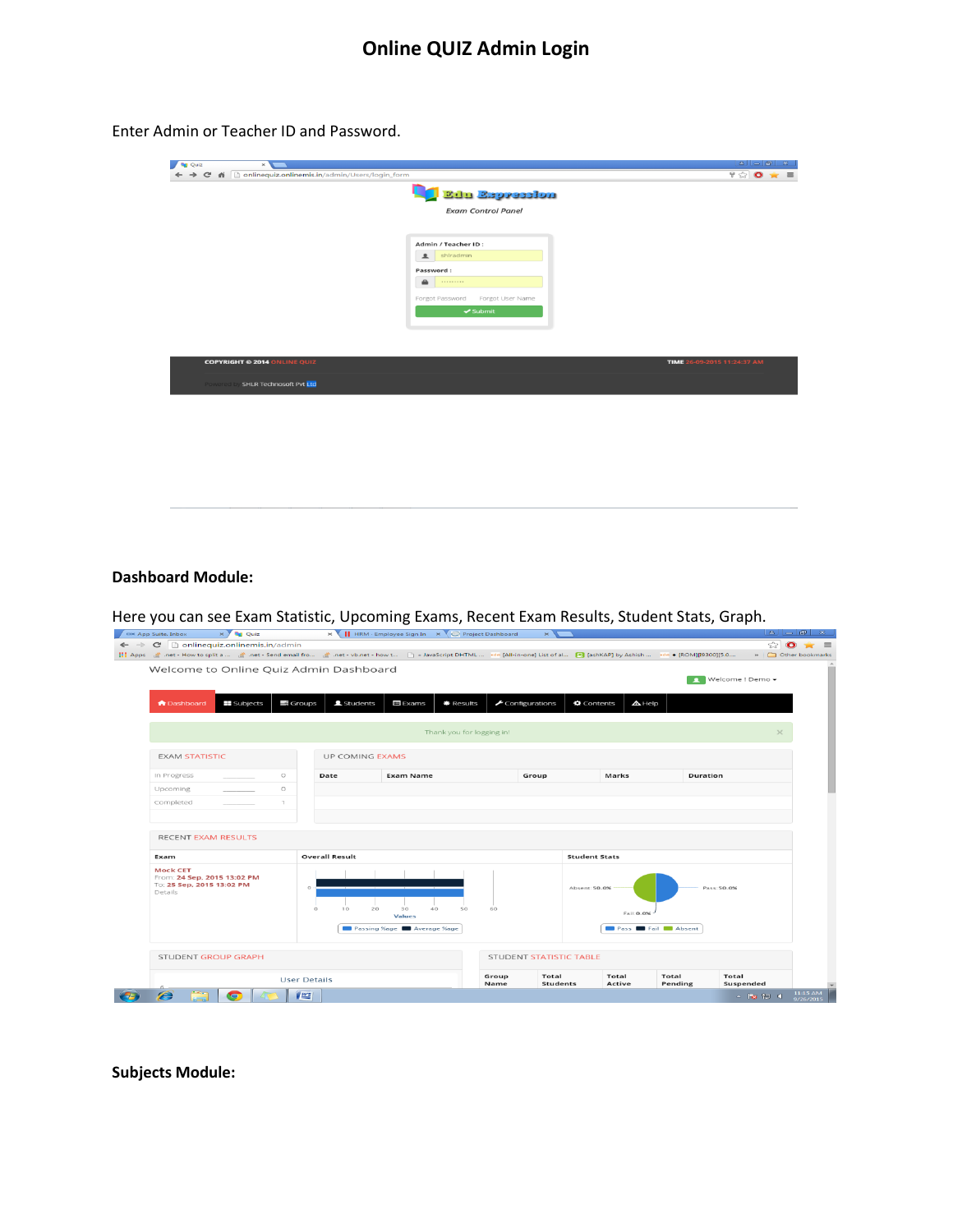To add new subject click on Add New Subject button, enter subject name and save button**.** 

|                      | Add Subjects                    | Welcome to Opling Ouiz Admin Dachboard |                  |                     |                                          |                              | $\times$    |
|----------------------|---------------------------------|----------------------------------------|------------------|---------------------|------------------------------------------|------------------------------|-------------|
|                      |                                 | <b>Subject Name</b>                    | English          |                     |                                          |                              |             |
|                      | Show 20<br>$\mathbf{v}$ entries |                                        | <b>O</b> Save    | <b>X</b> Close      | $\leftarrow$ Previous $\rightarrow$ Next | Showing 1 to 6 of 6 entries  | Q<br>Search |
|                      | <b>SUBJECTS</b>                 |                                        |                  |                     |                                          |                              |             |
| $\Box$               | S.No.                           | <b>Subject Name</b>                    | $\blacktriangle$ | <b>Add Question</b> | <b>Action</b>                            | <b>Question Bank Account</b> |             |
| $\qquad \qquad \Box$ | $\mathbf{1}$                    | <b>ADA</b>                             |                  | + Add Question      | <b>m</b> Delete<br>$G$ Edit              | $\mathbf{1}$                 |             |
| $\Box$               | $\overline{2}$                  | Biology                                |                  | + Add Question      | <b>m</b> Delete<br><b>&amp;</b> Edit     | $\circ$                      |             |
| $\Box$               | $\overline{\mathbf{3}}$         | Chemistry                              |                  | + Add Question      | <b>m</b> Delete<br>$G$ Edit              | $\overline{1}$               |             |
| $\Box$               | $\overline{4}$                  | Computer Science                       |                  | + Add Question      | <b>m</b> Delete<br><b>Ø</b> Edit         | $\overline{1}$               |             |
| $\qquad \qquad \Box$ | 5                               | Maths                                  |                  | + Add Question      | <b>m</b> Delete<br>$\sigma$ Edit         | $\overline{2}$               |             |
| $\Box$               | 6                               | <b>Physics</b>                         |                  | + Add Question      | <b>m</b> Delete<br>$\alpha$ Edit         | $\overline{2}$               |             |

## **Add New Questions:**

Click Add Question button, select subject type, enter question, explanation, select subject, enter marks, negative marks, select difficulty level and enter answers in answer tabs and click save button.

| <b>Da</b> Quiz<br>$\times$                                                                                                                                                                                 | $  \cdot   =   \cdot   = 1$ |  |
|------------------------------------------------------------------------------------------------------------------------------------------------------------------------------------------------------------|-----------------------------|--|
| ← → C' ni conlinequiz.onlinemis.in/admin/Questions/add                                                                                                                                                     | ☆ ◎ ★ ≡                     |  |
| Welcome to Online Quiz Admin Dashboard                                                                                                                                                                     | Welcome ! Demo +            |  |
| <b>A</b> Dashboard<br><b>EE</b> Subjects<br>$\equiv$ Groups<br><b>1</b> Students<br>$\boxplus$ Exams<br>$\blacktriangleright$ Configurations<br>$\bullet$ Contents<br>$\triangle$ Help<br><b>*</b> Results |                             |  |
| <b>ADD QUESTIONS</b>                                                                                                                                                                                       |                             |  |
| Subject Type                                                                                                                                                                                               |                             |  |
| Objective Questions $\circ$ True / False $\circ$ Fill in the blanks $\circ$<br>$\circledast$<br>Subjective                                                                                                 |                             |  |
| Question<br>Answer1<br>Answer2<br>Answer3<br>Answer4<br>Answer5<br>Answer6<br>Correct Answers                                                                                                              |                             |  |
| Question                                                                                                                                                                                                   |                             |  |
| Question                                                                                                                                                                                                   |                             |  |
| Load Editor<br>Explanation                                                                                                                                                                                 |                             |  |
| Explanation                                                                                                                                                                                                |                             |  |
|                                                                                                                                                                                                            |                             |  |
| Load Editor                                                                                                                                                                                                |                             |  |
| Subject                                                                                                                                                                                                    |                             |  |
| $\cdot$<br>(Please Select)                                                                                                                                                                                 |                             |  |

**Groups Module:** You can add new group, view existing groups, edit and delete group name.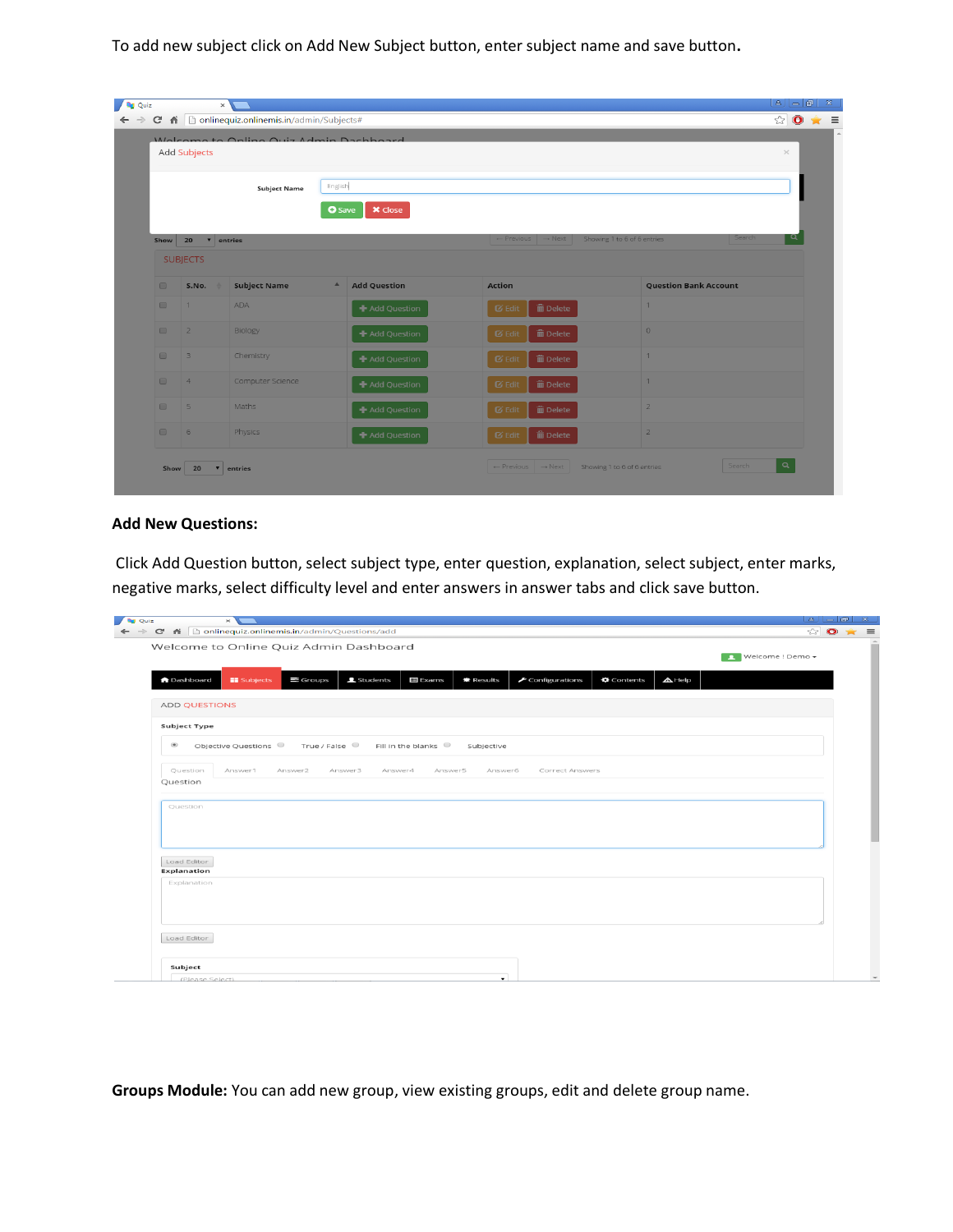To add new Group Click Add New Group button, enter group name and click save button.

| Add Groups                           |                                     |                                 | $\times$                                                                                   |
|--------------------------------------|-------------------------------------|---------------------------------|--------------------------------------------------------------------------------------------|
|                                      |                                     | CET<br><b>Group Name</b>        |                                                                                            |
|                                      |                                     | <b>O</b> Save<br><b>×</b> Close |                                                                                            |
| Show 20                              | v entries                           |                                 | $\leftarrow$ Previous $\rightarrow$ Next Showing 1 to 7 of 7 entries<br>Search             |
| <b>GROUPS</b>                        |                                     |                                 |                                                                                            |
| $\Box$                               | S.No.                               | <b>Stroup Name</b>              | $\blacktriangle$<br>Action                                                                 |
| $\qquad \qquad \Box$                 | 1                                   | CPMT                            | <b>m</b> Delete<br>$\sigma$ Edit                                                           |
| $\Box$                               | 2 <sup>7</sup>                      | <b>Diploma</b>                  | $\widehat{\mathbf{m}}$ Delete<br>$\mathfrak{G}$ Edit                                       |
| $\qquad \qquad \qquad \qquad \qquad$ | $\overline{\mathbf{3}}$             | Engineering                     | <b>面</b> Delete<br>$\sigma$ Edit                                                           |
| $\Box$                               | $\overline{A}$                      | IIT.                            | <b>m</b> Delete<br>$\mathfrak{G}$ Edit                                                     |
| $\Box$                               | 5                                   | <b>MCA</b>                      | <b>m</b> Delete<br>$\boldsymbol{\sigma}$ Edit                                              |
| $\Box$                               | 6                                   | <b>PMT</b>                      | <b>面</b> Delete<br>$\sigma$ Edit                                                           |
| $\qquad \qquad \Box$                 | $\overline{7}$                      | School                          | <b>面</b> Delete<br>$\boldsymbol{\alpha}$ Edit                                              |
| Show 20                              | $\mathbf{v}$ entries                |                                 | $\alpha$<br>Search<br>$\leftarrow$ Previous $\rightarrow$ Next Showing 1 to 7 of 7 entries |
|                                      |                                     |                                 |                                                                                            |
|                                      | <b>COPYRIGHT © 2014 ONLINE QUIZ</b> |                                 | TIME 28-09-2015 10:36:34 AM                                                                |

**Students Module:**You can add, edit, delete and view students**.**

**Add Students:** Click Add New student button and enter the details of student. Student's email id is login id.

| Add Students                        |                                 |            |                                  |                                               |        |                       |                             | $\! \times$ |
|-------------------------------------|---------------------------------|------------|----------------------------------|-----------------------------------------------|--------|-----------------------|-----------------------------|-------------|
|                                     |                                 |            |                                  |                                               |        |                       |                             |             |
| Email *<br>quiz@gmail.com           |                                 |            | Student Group *<br>Engineering - |                                               |        |                       |                             |             |
| Name *                              |                                 |            | Password *                       |                                               |        |                       |                             |             |
| student1                            |                                 |            |                                  |                                               |        |                       |                             |             |
| Address *                           |                                 |            |                                  |                                               |        |                       |                             |             |
| Address                             |                                 |            |                                  |                                               |        |                       |                             |             |
| Phone *                             |                                 |            | <b>Guardian Phone</b>            |                                               |        |                       |                             |             |
| Phone                               |                                 |            | Guardian Phone                   |                                               |        |                       |                             |             |
| <b>Enrolment Number</b>             |                                 |            | <b>Status</b>                    |                                               |        |                       |                             |             |
| Enrolment Number                    |                                 |            | Active                           |                                               |        |                       | ۰.                          |             |
| <b>Upload Photo</b>                 |                                 |            |                                  |                                               |        |                       |                             |             |
| Choose File No file chosen          |                                 |            |                                  |                                               |        |                       |                             |             |
|                                     | <b>O</b> Save<br><b>×</b> Close |            |                                  |                                               |        |                       |                             |             |
|                                     |                                 |            |                                  |                                               |        |                       | IIII Delet                  |             |
| 07<br>karthikcs@shlrtechnosoft.com  | 164                             | 9620941241 | Engineering                      | 24-09-2015                                    | Active | View<br>$\alpha$ Edit | <b>m</b> Delete             |             |
| Show<br>20<br>v entries             |                                 |            |                                  | ← Previous → Next Showing 1 to 7 of 7 entries |        |                       | $\alpha$<br>Search          |             |
|                                     |                                 |            |                                  |                                               |        |                       |                             |             |
| <b>COPYRIGHT © 2014 ONLINE QUIZ</b> |                                 |            |                                  |                                               |        |                       | TIME 28-09-2015 10:39:04 AM |             |
|                                     |                                 |            |                                  |                                               |        |                       |                             |             |

**Exams Module:** Admin can add, edit or delete exams.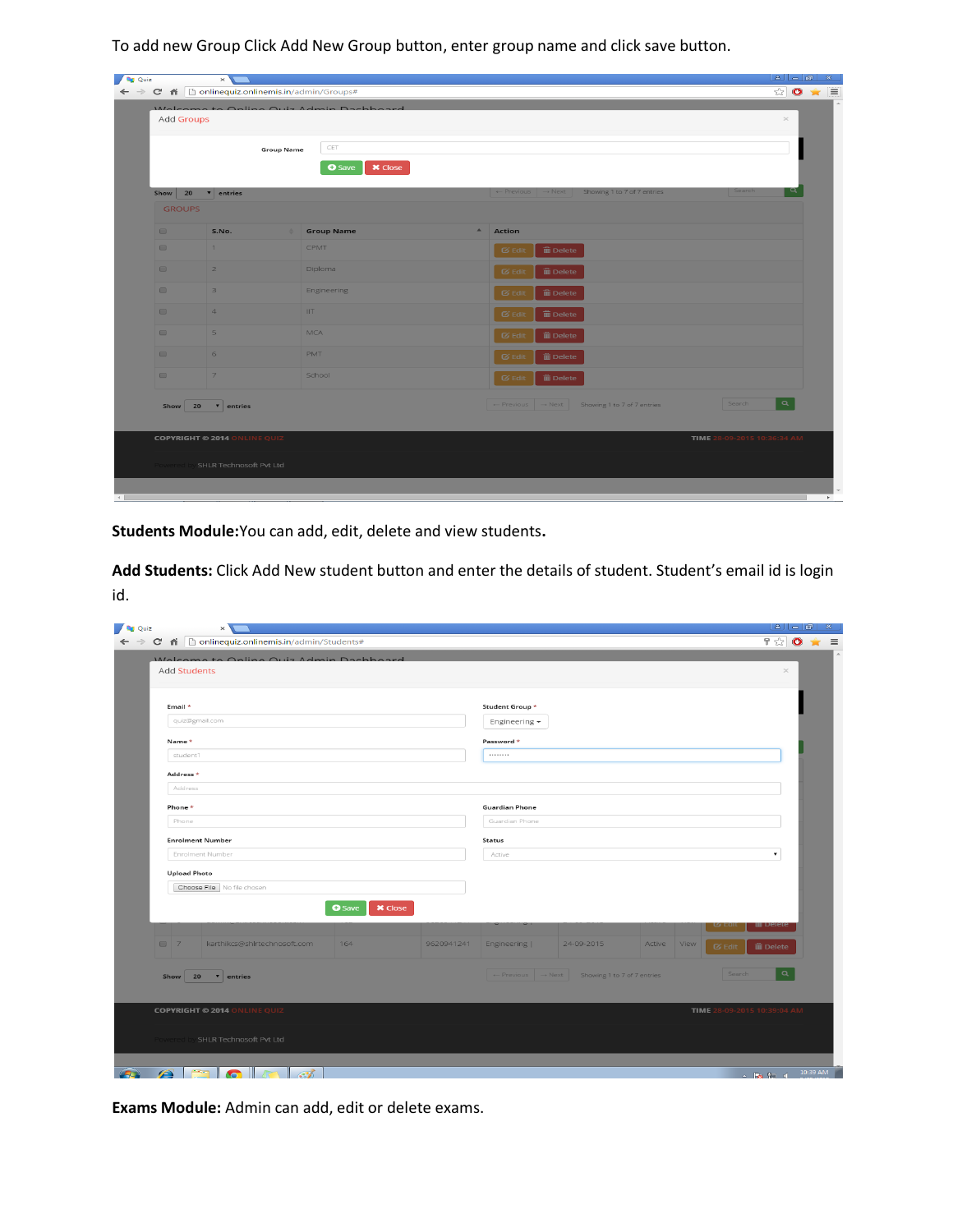**Add New Exam:** Click Add New Exam button, enter exam details and click save button.

|                                         | Welcome to Online Quiz Admin Dashboard                |           |                                      |                                    | Nelcome ! Demo - |
|-----------------------------------------|-------------------------------------------------------|-----------|--------------------------------------|------------------------------------|------------------|
| <b>A</b> Dashboard<br><b>E</b> Subjects | $\equiv$ Groups<br><b>主</b> Students<br><b>目Exams</b> | * Results | $\blacktriangleright$ Configurations | <b>Q</b> Contents<br>$\Delta$ Help |                  |
| <b>ADD EXAMS</b>                        |                                                       |           |                                      |                                    |                  |
| <b>Exam Name</b>                        | Entrance                                              |           | <b>Passing Percent</b>               | 50                                 | $\div$           |
| <b>Exam Instruction</b>                 | Exam Instruction                                      |           |                                      |                                    |                  |
| <b>Exam Duration (Min.)</b>             | Load Editor<br>Exam Duration (Min.)                   |           | <b>Attempt Count</b>                 | Attempt Count                      |                  |
| <b>Start Date</b>                       | Start Date                                            | 笽         | <b>End Date</b>                      | End Date                           | $\equiv$         |
| <b>Declare Result</b>                   | ● Yes ● No                                            |           | <b>Select Group</b>                  | None selected -                    |                  |
| <b>Negative Marking</b>                 | ● Yes ● No                                            |           | <b>Random Question</b>               | © Yes <sup>●</sup> No              |                  |
|                                         | © Yes ® No                                            |           |                                      |                                    |                  |
| <b>Result After Finish</b>              |                                                       |           |                                      | Amount                             |                  |

## **Add Questions to Exam**:

After adding new exam, click on particular view button of that exam.

|                      |                             | + Add New Exam                  | <b>面 Delete</b><br>$G$ Edit                      |                          |                 |               |        |                                  |
|----------------------|-----------------------------|---------------------------------|--------------------------------------------------|--------------------------|-----------------|---------------|--------|----------------------------------|
| Show                 | 20                          | entries<br>$\blacktriangledown$ |                                                  |                          |                 |               |        |                                  |
|                      |                             |                                 |                                                  |                          |                 |               |        | ← Previous<br>$\rightarrow$ Next |
|                      | Showing 1 to 5 of 5 entries |                                 |                                                  |                          |                 |               |        |                                  |
|                      | Search                      |                                 |                                                  |                          |                 |               |        | $\alpha$                         |
|                      | <b>EXAMS</b>                |                                 |                                                  |                          |                 |               |        |                                  |
| $\qquad \qquad \Box$ | S.No.                       | Exam<br>Name                    | ÷<br>Date                                        | Exam<br>Groups           | <b>Duration</b> | <b>Status</b> | View   | <b>Action</b>                    |
| $\qquad \qquad \Box$ | $\mathbf{1}$                | Mock<br>Aptitude                | 25th September<br>2015 to 10th October<br>2015   | Diploma  <br>Engineering | 5 MIns.         | Inactive      | View • | <b>m</b> Delete                  |
| $\qquad \qquad \Box$ | $\overline{2}$              | Mock CET                        | 24th September<br>2015 to 25th<br>September 2015 | Engineering              | 6 MIns.         | Closed        | View   | $G$ Edit<br><b>m</b> Delete      |
| $\qquad \qquad \Box$ | 3                           | Computer<br>Science<br>Quiz     | 1st July 2015 to 31st<br>July 2015               | $IIT$   PMT  <br>CPMT    | 1 MIns.         | Active        | View   | $G$ Edit<br><b>m</b> Delete      |